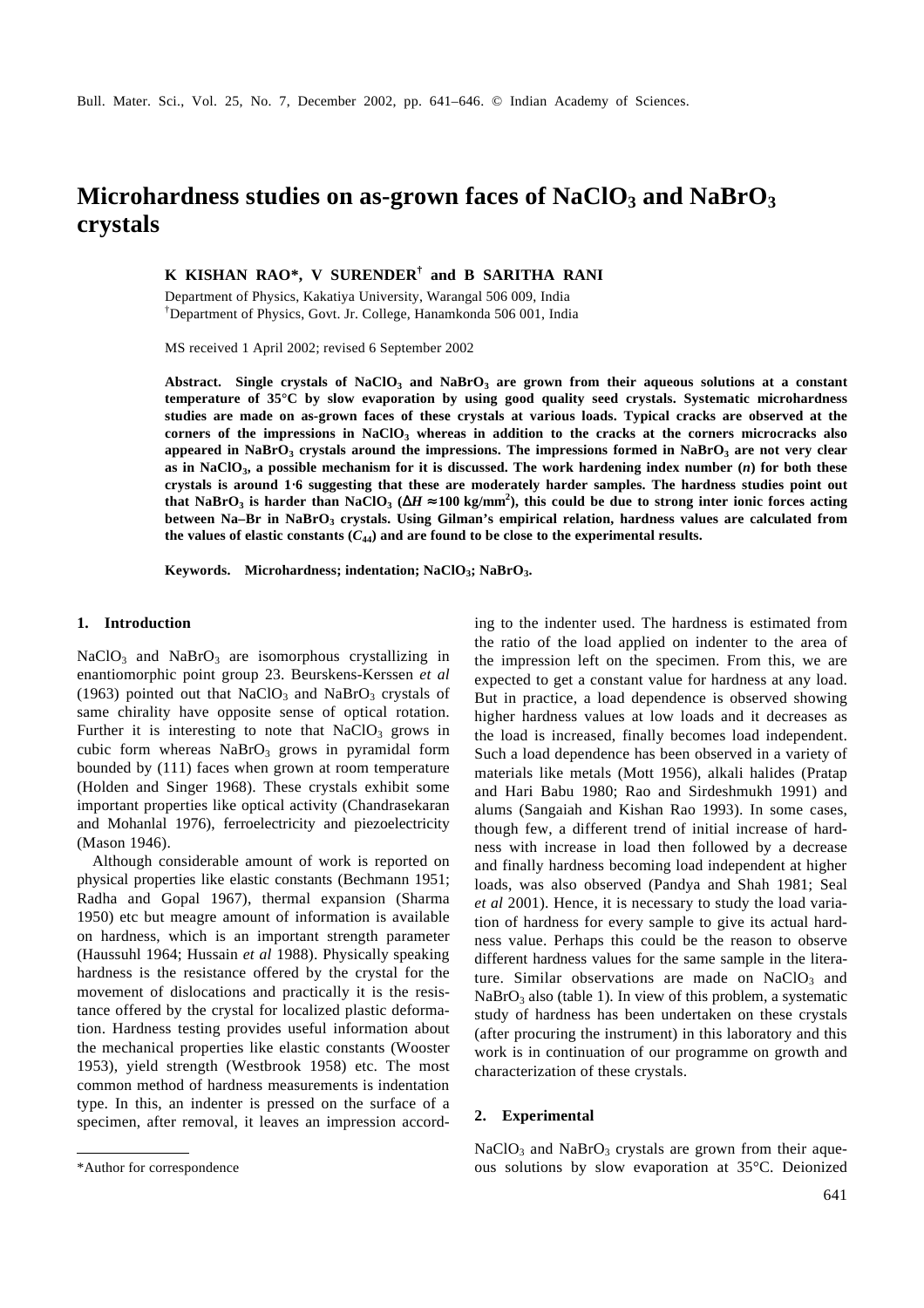double distilled water and analytical reagent grade salts supplied by E Merck with 99⋅5% purity are employed in the present studies. All the crystals are grown by keeping seed crystals on the base of the jar. Crystals of size 8–10 mm are obtained in one week.

It is difficult to make indentations on as-grown (111) faces of  $NaBrO<sub>3</sub>$  crystals because of its opposite face i.e. apex grows mostly with small  $(\overline{1} \ \overline{1} \ \overline{1})$  faces or with sharp tips. Hence the apex part has to be cut and ground parallel to (111) faces. But this process generates a number of dislocations, which affect the true hardness of the samples. Hence a simple gadget has been fabricated with some hard wooden material of size  $2.5 \times 2.5 \times 2.0$  cm<sup>3</sup> shown in the line diagram (figure 2). Different sizes of hollow pyramids are made by cutting the top of wooden blocks such that the crystals can fix into the hollow pyramids. In this manner a number of different sizes of hollow pyramidal gadgets are prepared so that the crystals can fix properly into any one of them.

Microhardness measurements are made using Leitz– Wetzlar miniload hardness tester, fitted with a diamond pyramidal Vicker's indenter. Hardness values are estimated from the expression

$$
H = 1854.4 P/d^2
$$
 kg/mm<sup>2</sup>,

where *P* is the load applied on indenter in *g* and *d* the diagonal length of the impression in μm. In view of the scattering in hardness data, a number of indentations are made for each load and each value is atleast the average of ten close measurements.

|  |  |  | Table 1. Hardness data on NaClO <sub>3</sub> and NaBrO <sub>3</sub> crystals. |  |  |
|--|--|--|-------------------------------------------------------------------------------|--|--|
|--|--|--|-------------------------------------------------------------------------------|--|--|

|                                          |            | Hardness $(kg/mm^2)$ |            |                                                                |
|------------------------------------------|------------|----------------------|------------|----------------------------------------------------------------|
| Crystal                                  | values     | values               | values     | Present Haussuhl's Hussain et al Work hardening<br>index $(n)$ |
| NaClO <sub>3</sub><br>NaBrO <sub>3</sub> | 135<br>236 | 123<br>195           | 117<br>215 | 1.68<br>1.62                                                   |

#### **3. Results and discussion**

#### 3.1 *Load variation of hardness*

Figures 1a–b show the as-grown crystals of NaClO<sub>3</sub> and NaBrO<sub>3</sub>. Figure 1c shows the top view of major  $(111)$ face of  $NaBrO<sub>3</sub>$  crystal. Photograph is taken after grinding and polishing the opposite (1 1 1) face i.e. apex side. This photograph shows the transparency of  $NaBrO<sub>3</sub>$  crystals which cannot be revealed in pyramidal form.

Figure 3 shows the load variation of hardness for these crystals. The observed load dependence is similar to the typical load dependence described in § 1. Clear load independence behaviour is observed in  $NaClO<sub>3</sub>$  beyond a load of 40 g whereas such a clear load independence region could not be reached in  $NaBrO<sub>3</sub>$  crystals as the measurements were limited to 40 g only due to the indentation problems.

Figure 4a shows the indentation mark on (100) face of  $NaClO<sub>3</sub>$  at a load of 15 g, the impressions are accompanied by long cracks at the corners. Figure 4b shows typical indentation mark on  $(111)$  face of NaBrO<sub>3</sub> crystal at a load of 30 g. It is interesting to note that the surface around the indentation is affected by microcracks seen as white spots in the photograph, these are formed in addition to the cracks at the corners of impression. Further, it is important to mention that the microcracks around the impression initiate around a load of 15 g only in  $NaBrO<sub>3</sub>$ and they tend to increase with increase in load and dominate the region around it. This causes difficulty in the accurate measurement of the diagonals of the impression at higher loads. Hence hardness studies were limited to  $40 g$  only in NaBrO<sub>3</sub>, due to this reason clear load independent region could not be reached. Yet, a stabilizing trend is observed from a load of 30 g. The present load independent hardness values are 135 and 236 kg/mm<sup>2</sup> for  $NaClO<sub>3</sub>$  and  $NaBrO<sub>3</sub>$ , respectively.

In view of the discrepancy in the hardness data on these two crystals, indentation studies have been made on atleast fifty crystals of each type in the load independent region. The hardness data is shown by histograms (figure 5).



**Figure 1.** As-grown crystals of **a**. NaClO<sub>3</sub> and **b–c**. NaBrO<sub>3</sub> (**a** & **b** mag × 1⋅2, **c** top view of (111) face of NaBrO<sub>3</sub>).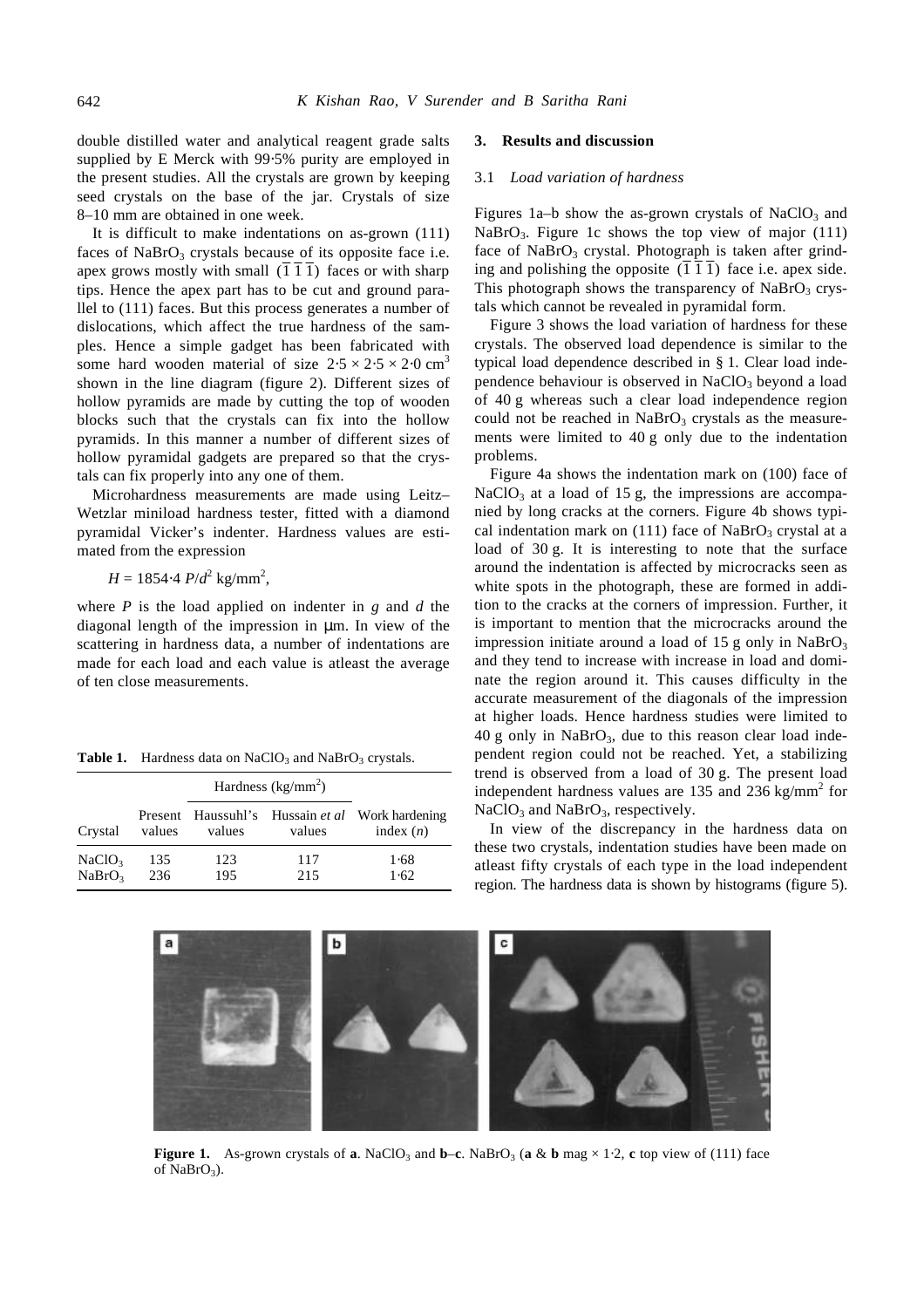These diagrams show that maximum number lie in the range of 133–136 kg/mm<sup>2</sup> and 233–237 kg/mm<sup>2</sup> in  $NaClO<sub>3</sub>$  and  $NaBrO<sub>3</sub>$ , respectively. These results suggest that the load independent values are around 135 and 236 kg/mm<sup>2</sup> for NaClO<sub>3</sub> and NaBrO<sub>3</sub>, respectively. Now an attempt has been made to compare these results with the earlier results shown in table 1. It is interesting to note that the present values are higher than the earlier reported values. The present hardness value of  $135 \text{ kg/mm}^2$ 



for NaClO<sub>3</sub> is slightly close to the value of 123 kg/mm<sup>2</sup>

**Figure 2.** Line diagram of wooden gadgets to hold pyramidal crystals **a**. without crystal and **b**. with crystal (i and iii, hollow pyramidal space and ii, crystal).



**Figure 3.** Load variation of hardness on as-grown faces of  $NaClO<sub>3</sub>$  and  $NaBrO<sub>3</sub>$ .

of Haussuhl (1964) with a deviation of about 9% whereas the present value of 235 kg/mm<sup>2</sup> of NaBrO<sub>3</sub> is close to Hussain *et al* (1988) results with a deviation of about 10%. Hence it is necessary to indicate the hardness value from the load independent region only.

## 3.2 *log P vs log d plots*

The relationship between load and size of indentation is given by Meyer's law,  $P = ad^n$ , where *P* is the load, *d* the diagonal length of impression, '*a*' and '*n*' are constants for a particular material. Figure 6 shows the log *P* vs log *d* plot, from the slopes the values of *n* have been estimated which give the Meyer index number (*n*) or called as work hardening index. The value of *n* is expected to be 2 but most of the experimental data show that it is always less than 2. Onitsch (1947) and Hanneman (1941) from careful observations on various materials pointed out that *n* lies between 1 and 1⋅6 for hard materials and it is more than 1⋅6 for soft materials. The '*n*' values observed in the present studies are just around  $1·6$  suggesting that NaClO<sub>3</sub> and  $NaBrO<sub>3</sub>$  are moderately harder substances.

#### 3.3 *Nature of impressions on different crystals*

An attempt has been made here to understand the nature of indentation impressions i.e. why some crystals produce sharp and clear impressions and why some do not. For this, a number of crystals available in this laboratory are taken and indented above load independent region, now the impressions are carefully studied. Then the crystals are divided into different groups depending on their hardness as shown in table 2. It is interesting to note that the crystals in group A show sharp, well defined impressions. The crystals in group B produce moderately good impressions but are accompanied by cracks at their corners, still the measurements can be made accurately. The impressions of group C materials are not well defined as in A and B, apart from the cracks at the corners, microcracks are also formed around the impressions, which may be responsible for disturbance of the material around



**Figure 4.** Indentation photographs (magnification  $\mathbf{a}-\mathbf{b} \times 220$  and  $\mathbf{c} \times 150$ ). **a**. On (100) face of NaClO<sub>3</sub>, load, 15 g; **b**. on (111) face of NaBrO<sub>3</sub>, load, 30 g; and c. on (100) face of KCl, load, 15 g, given to show the clarity of impression in group A crystals.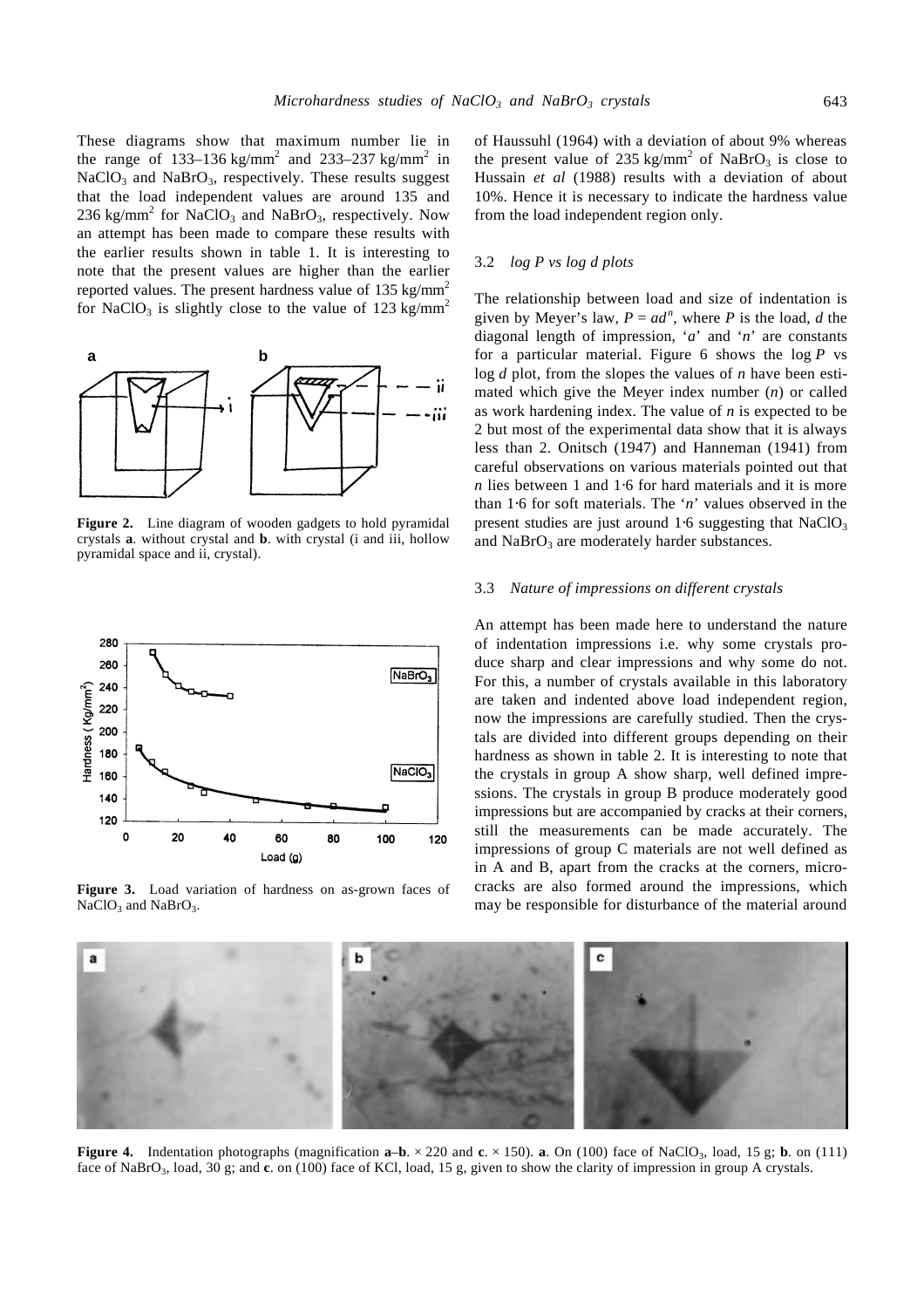it, due to that multiple reflections occur around the impression (figure 4b) and it causes difficulty in the accurate measurement of the impressions.

Initially it was felt that the crystals which possess cleavage planes may produce good impressions (figure 4c). But NH4Cl and NH4Br crystals, though they do not possess any cleavage plane still produce good impressions. The possible reason for appearance of good quality impressions in group A samples are (i) as the indenter lands on the surface under a particular load, the material around it is displaced smoothly in softer samples (Boyarskaya *et al* 1975) and (ii) it could be due to the active participation of the slip systems, which helps in easy glide of the material.

The group B crystals show moderate hardness and they are very much harder than group A samples. Perhaps due to this nature, the flow of material under indenter cannot take place uniformly, which could be a reason for the formation of cracks at the corners of the impressions. The hardness of group C crystals is very much higher than A and B samples. When these crystals are indented above a load of 20–50 g, they show number of microcracks around indentation mark. This is very much pronounced in NaBrO<sub>3</sub> crystals even at a load of 20 g. The results indicate that these crystals are not only hard but also brittle. Boyarskaya *et al* (1975) pointed out that in harder materials apart from flow of the material some of that under indenter rises above the surface level shown by line diagram (figure 7). This could be responsible for uneven impressions and blunt corners in group C crystals.

#### 3.4 *Correlation of hardness with elastic constants*

An attempt has been made here to estimate hardness from elastic constants and correlate with present experimental results using Gilman's empirical relation which has been proposed for alkali halides ( $H = 1.4 \times 10^{-3} C_{44}$ ). Although



**Figure 5.** Histograms showing variation of hardness in  $NaClO<sub>3</sub>$  and  $NaBrO<sub>3</sub>$ 



crystals. **Figure 6.** log *P* vs log *d* plots on NaClO<sub>3</sub> and NaBrO<sub>3</sub> crystals.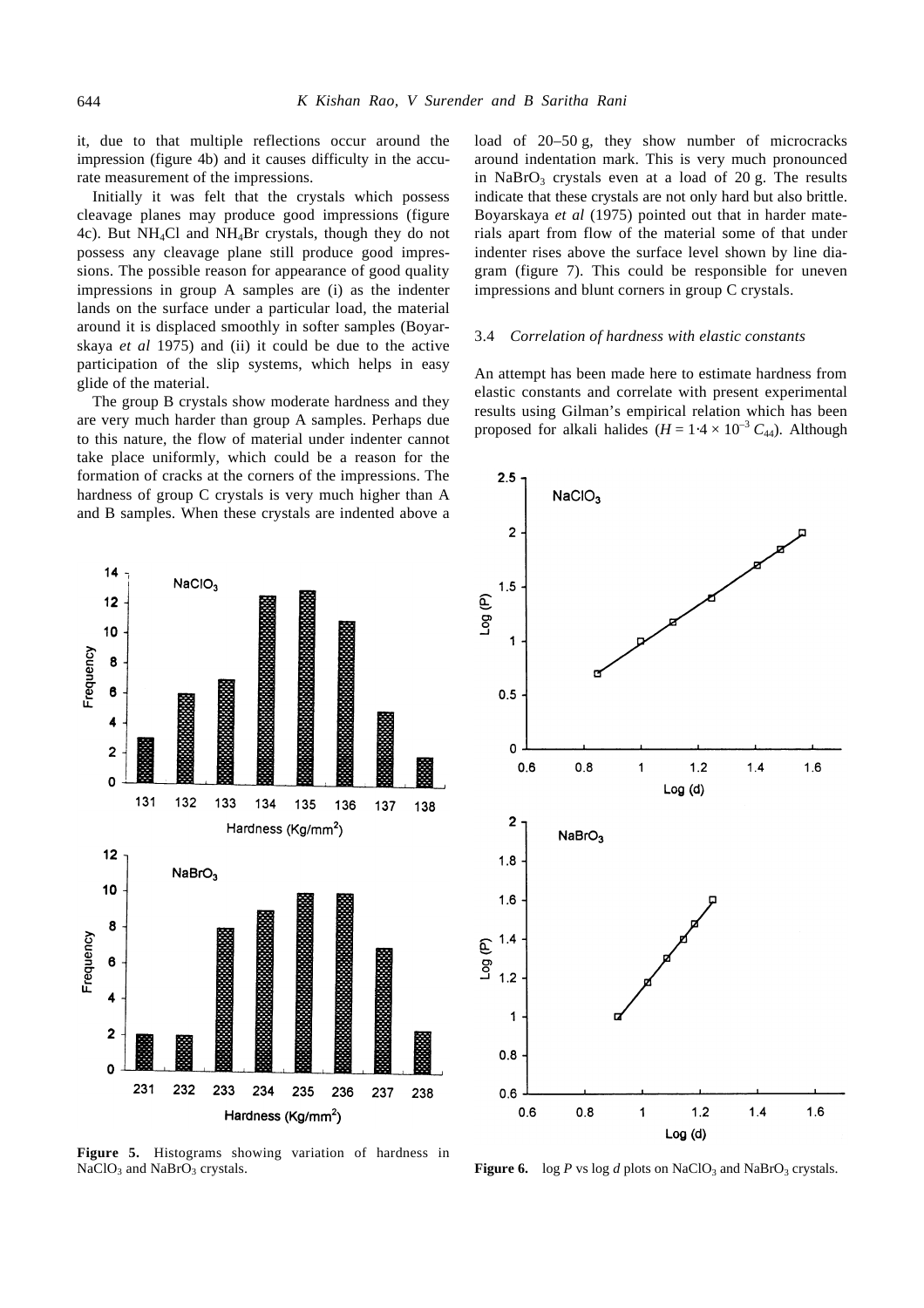**Table 2.** Hardness data on various crystals.

| Group A            |                            | Group B                  |                        |                        | Group C                  |                                   |                        |                          |
|--------------------|----------------------------|--------------------------|------------------------|------------------------|--------------------------|-----------------------------------|------------------------|--------------------------|
| Crystal            | $H_{\rm V}$<br>$(kg/mm^2)$ | Remarks of<br>impression | Crystal                | $H_{V}$<br>$(kg/mm^2)$ | Remarks of<br>impression | Crystal                           | $H_{V}$<br>$(kg/mm^2)$ | Remarks of<br>impression |
| <b>NaCl</b>        | 19.5                       | Indentation imp-         | $Ba(NO_3)$             | 64                     | Impressions are clear.   | <b>KDP</b>                        | 166                    | Microcracks<br>form      |
| KC <sub>1</sub>    | 14.0                       | ressions are clear       | $Pb(NO_3)$             | 57                     | But cracks propa-        | KDA                               | 145                    | around the impre-        |
| <b>KBr</b>         | 9.0                        | with sharp cor-          | K-alum                 | 76                     | gate from corners of     | Sr(NO <sub>3</sub> ) <sub>2</sub> | 106                    | these are<br>ssions,     |
| RbBr               | $11-7$                     | ners                     | $NH_4$ -alum           | 64                     | impressions              | NaClO <sub>3</sub>                | 135                    | apart from cracks        |
| NaNO <sub>3</sub>  | 22                         |                          | ADP                    | 74                     |                          | NaBrO <sub>3</sub>                | 236                    | at the corners of        |
| NH <sub>4</sub> Cl | 2.4                        |                          | Triammonium<br>citrate | 98                     |                          |                                   |                        | impressions              |
| $NH_4Br$           | 2.3                        |                          |                        |                        |                          |                                   |                        |                          |



**Figure 7.** Line diagram showing occurrence of piling-up of the material in **a**. hard materials and **b**. soft materials (1. indenter, 2. surface, 3. flow of material and 4. piling of material above surface).

the structure of NaClO<sub>3</sub> and NaBrO<sub>3</sub> is not as simple as alkali halides but it can be viewed as consisting of  $Na<sup>+</sup>$ and ClO<sub>3</sub>/BrO<sub>3</sub> ions. From this approximation hardness values are estimated from *C*44 values (Radha and Gopal 1967). The obtained hardness values are 162 and  $227 \text{ kg/mm}^2$  for NaClO<sub>3</sub> and NaBrO<sub>3</sub>, respectively and they are in fair agreement with the present experimental results (table 1).

It is interesting to note that though crystallographically  $NaClO<sub>3</sub>$  and NaBrO<sub>3</sub> are similar but NaBrO<sub>3</sub> is very much harder than NaClO<sub>3</sub> ( $\Delta H \approx 100 \text{ kg/mm}^2$ ). Sirdeshmukh *et al* (2001) have pointed out that within a group of related crystals, the lattice constant is a measure of strength of binding, the longer the lattice constant, the weaker the binding. If we look at unit cell dimensions of  $NaClO<sub>3</sub>$  $(a = 6.5758 \text{ Å})$  and NaBrO<sub>3</sub> ( $a = 6.7017 \text{ Å}$ ), the latter one should be softer. This is completely contrary to the present experimental results. In view of this an attempt has been made to understand the discrepancy by comparing with other strength dependent properties. The studies of thermal expansion (Sharma 1950), elastic constants (Radha and Gopal 1967) and the data on melting points suggest that  $NaBrO<sub>3</sub>$  structure is stronger than  $NaClO<sub>3</sub>$ . The possible reason for this has been attributed (Radha and Gopal 1967) to shorter Na–Br  $(3.72 \text{ Å})$  bond distance in NaBrO<sub>3</sub> when compared with Na–Cl (4⋅02 Å) distance in  $NaClO<sub>3</sub>$ . In the present studies also we feel that probably the shorter Na–Br bond distance appears to be responsible for exhibiting higher hardness in  $NaBrO<sub>3</sub>$  though its unit cell size is large.

#### **4. Conclusions**

The microhardness studies on as-grown faces of  $NaClO<sub>3</sub>$ and  $NaBrO<sub>3</sub>$  crystals show a clear load dependence. The load independent hardness values are 135 and 236 kg/  $mm<sup>2</sup>$  for NaClO<sub>3</sub> and NaBrO<sub>3</sub>, respectively. NaClO<sub>3</sub> crystals produce moderately good impressions whereas  $NaBrO<sub>3</sub>$ cannot. This appears to be due to the more brittle nature of NaBrO<sub>3</sub> crystals.

#### **Acknowledgements**

The authors would like to thank Prof. D B Sirdeshmukh for his keen interest in this work. One of the authors (KKR) would like to thank Dr P Anuradha, CIC, Kakatiya University, Warangal, for computational help. The authors are grateful to the referee for useful comments.

#### **References**

- Bechmann R 1951 *Proc*. *Phys*. *Soc*. *London* **B64** 323
- Beurskens-Kerssen G, Kroon J, Endeman H J, Van Laar J and Bijovet J M 1963 *Crystallography and crystal perfection* (ed.) G N Ramachandran (London: Academic Press) p. 225
- Boyarskaya Yu S, Shutova S S and Zhitaru R P 1975 *Phys*. *Status Solidi* **30** K7
- Chandrasekaran K S and Mohanlal S K 1976 *Pramana – J*. *Phys*. **7** 152
- Hanneman M 1941 *Metallurgia Manchu*. **23** 135
- Haussuhl S 1964 *Phys*. *Kond*. *Mater*. **3** 139
- Holden A and Singer P 1968 *Crystals and crystal growing* (Bombay: Vakils, Feffer and Simons)
- Hussain K A, Subhadra K G and Kishan Rao K 1988 *Cryst*. *Res*. *Technol*. **23** 171
- Mason W P 1946 *Phys*. *Rev*. **70** 529
- Mott B W 1956 *Micro indentation hardness testing* (London: Butterworths)
- Onitsch E M 1947 *Mikroskopie* **2** 131